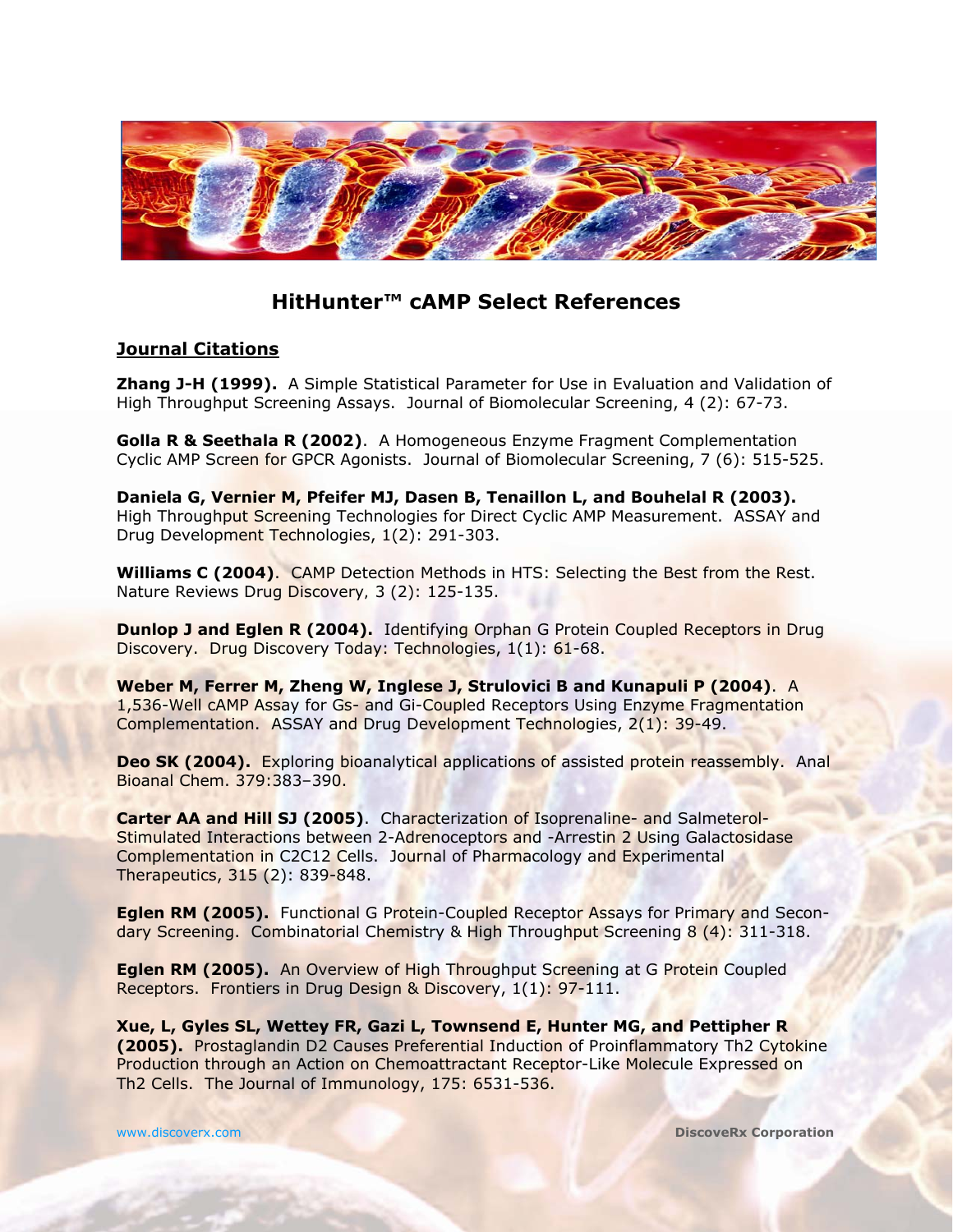**Wilson S, Wilkinson G, and Milligan G (2005).** The CXCR1 and CXCR2 Receptors Form Constitutive Homo- and Heterodimers Selectively and with Equal Apparent Affinities. Journal of Biological Chemistry, 280(31) 28663-8674.

**Thomsen W, Frazer J, and Unett D (2005).** Functional Assays for Screening GPCR Targets. Current Opinion in Biotechnology 16(6): 655-65.

**Wettey FR, Xue L, Pettipher R (2006).** Salbutamol Inhibits Trypsin-mediated Production of CXCL8 by Keratinocytes. *Cytokine* 36.1-2: 29-34.

**Jassen AK, Yang H, Miller GM, Calder E, Madras BK (2006).** Receptor Regulation of Gene Expression of Axon Guidance Molecules: Implications for Adaptation. Molecular Pharmacology, 70(1): 71-77.

**Yao BB, MukherjeeS, FanY, Garrison TR, Daza AV, Grayson GK, Hooker BA, Dart MJ, Sullivan JP and Meyer MD (2006).** In vitro pharmacological characterization of AM1241: a protean agonist at the cannabinoid CB2 receptor. British Journal of Pharmacology, 149: 145–154.

**Wainscott DB, Little SP, Yin T, Tu Y, Rocco VP, He JX, Nelson DL (2007).** Pharmacologic Characterization of the Cloned Human Trace Amine-Associated Receptor1 (TAAR1) and Evidence for Species Differences with the Rat TAAR1. Journal of Pharmacology and Experimental Therapeutics, 320 (1): 475-85.

**Nawoschik SP, Olsen M, Smith DL, Khawaja X (2007).** Stable Expression of Adenylyl Cyclase 2 Leads to the Functional Rescue of Human 5-HT6 Receptor in a CHODUKX Cell Line. Journal of Pharmacological and Toxicological Methods, 55 (3): 323-31.

**Selkirk JV, Nottebaum LM, Lee J, Yang W, Foster AC, Lechner SM (2007).** Identification of Differential Melanocortin 4 Receptor Agonist Profiles at Natively Expressed Receptors in Rat Cortical Astrocytes and Recombinantly Expressed Receptors in Human Embryonic Kidney Cells. Neuropharmacology 52 (2): 459-66.

**Bingham B, Jones PG, Uveges AJ, Kotnis S, Lu P, Smith VA, Sun SC, Resnick L, Chlenov M, He Y, Strassle BW, Cummons TA, Piesla MJ, Harrison JE, Whiteside GT, Kennedy JD (2007).** Species-specific pharmacological Effects of the Cannabinoid Receptor 2 (CB2) Selective Ligand AM1241 and Its Resolved Enantiomers. British Journal of Pharmacology, 151(7): 1061-1070.

**Ajit SK, Ramineni S, Edris W, Hunt RA, Hum WT, Hepler JR, Young KH (2007)** . RGSZ1 Interacts with Protein Kinase C Interacting Protein PKCI-1 and Modulates Mu Opioid Receptor Signaling. Cellular Signalling, 19(4): 723-730.

**McLoughlin DJ, Bertelli F, and Williams C (2007).** The A, B, Cs of G-protein-coupled Receptor Pharmacology in Assay Development for HTS. Expert Opinion on Drug Discovery  $2(5): 603-19.$ 

**Weber M, Muthusubramaniam L, Murray J, Hudak E, Kornienko O, Johnson EN, Strulovici B, and Kunapuli P (2007).** Ultra-High-Throughput Screening for Antagonists of A Gi-Coupled Receptor in A 2.2-uL 3,456-Well Plate Format CyclicAMP Assay. ASSAY and Drug Development Technologies, 5 (1): 117-26.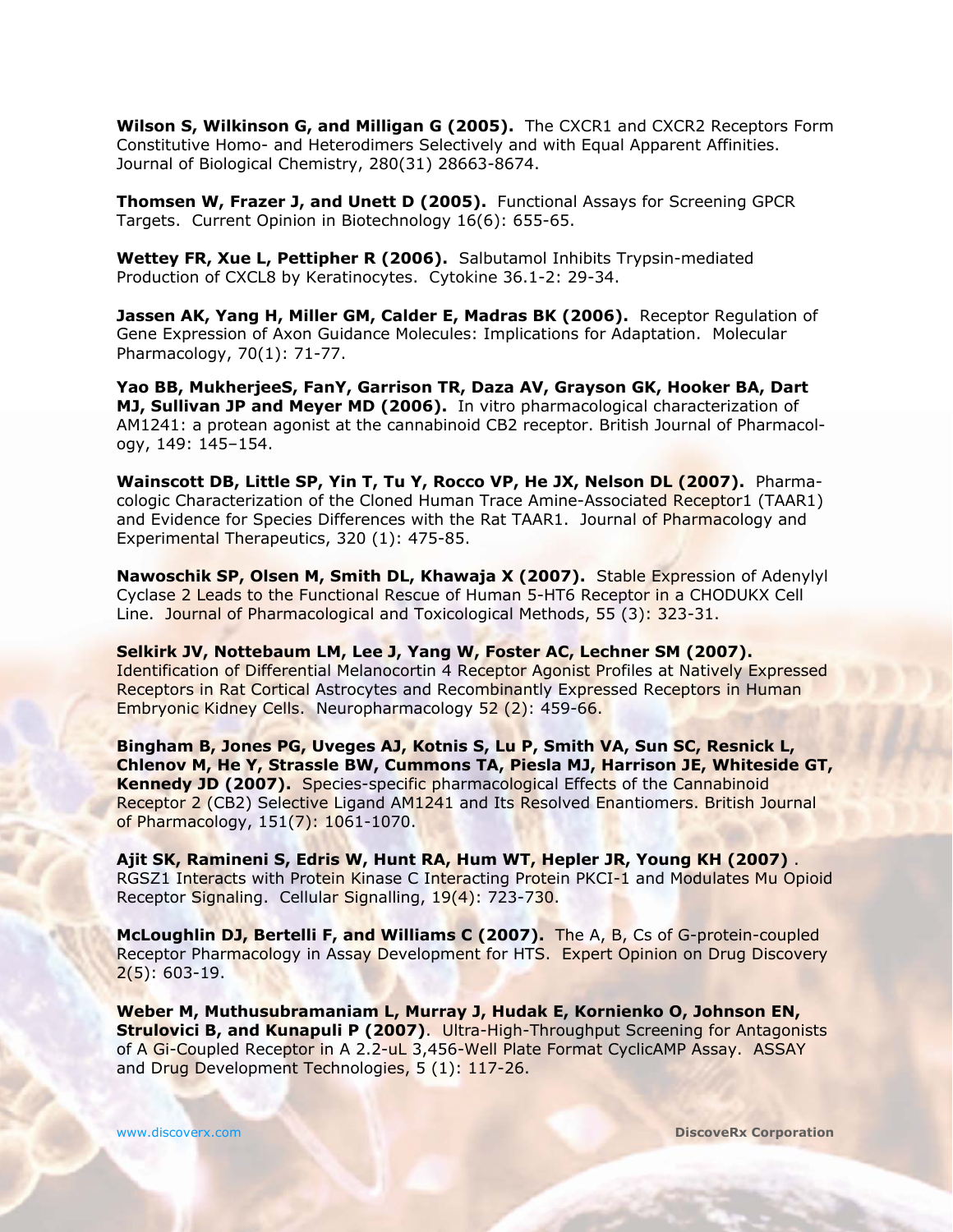**Mettler SE, Ghayouri S, Christensen GP, Forte JG (2007).** Modulatory Role of Phosphoinositide 3-kinase in Gastric Acid Secretion. *Am J Physiol Gastrointest Liver Physiol. 293(3):G532-43.*

**Bora RS, Malik R, Arya R, Gupta D, Singh V, Aggarwal N, Dastidar S, Ray A, Saini KS (2007).** A Reporter Gene Assay for Screening of PDE4 Subtype Selective Inhibitors. Biochemical and Biophysical Research Communications 356 (1): 153-58.

**Yang JJ, Yoon S, Myung G, Gwak W, Kim G, Chung S. Lee S. Lee C. Kim and. Lee H (2007).** Bile Acid-induced TGR5-dependent C-Jun-N Terminal Kinase Activation Leads to Enhanced Caspase 8 Activation in Hepatocytes. Biochemical and Biophysical Research Communications, 361(1): 156-61.

**Sullivan NR, Leventhal L, Harrison J, Smith VA, Cummons TA, Spangler TB, Sun S-C, Lu P, Uveges AJ, Strassle BW, Piesla MJ, Ramdass R, Barry A, Schantz J, Adams W, Whiteside GT, Adedoyin A, and Jones PG (2007).** Pharmacological Characterization of the Muscarinic Agonist (3R,4R)-3-(3-Hexylsulfanyl -pyrazin-2-yloxy)-1 aza-bicyclo [2.2.1] heptane (WAY-132983) in in Vitro and in Vivo Models of Chronic Pain. *Journal of Pharmacology and Experimental Therapeutics* 322.3 (2007): 1294-304.

**Summerhill S, Stroud T, Nagendra R, Perroshuguet C, and Trevethick M (2008).** A Cell-based Assay to Assess the Persistence of Action of Agonists Acting at Recombinant Human β2 Adrenoceptors. Journal of Pharmacological and Toxicological Methods 58 (3): 189-97.

**Chin CL, Tovcimak AE, Hradil VP, Seifert TR, Hollingsworth PR, Chandran P, Zhu CZ, Gauvin D, Pai M, Wetter J, Hsieh GC, Honore P, Frost JM, Dart MJ, Meyer MD, Yao BB, Cox BF, Fox GB (2008)**. Differential Effects of Cannabinoid Receptor Agonists on Regional Brain Activity Using Pharmacological MRI. British Journal of Pharmacology 153 (2): 367-79.

**Sandrock T, Terry A, Martin JC, Erdogan E, Meikle WA (2008)** Detection of Thyroid-Stimulating Immunoglobulins by Use of Enzyme-Fragment Complementation.Clinical Chemistry, 54(8): 1401-402.

**Arya R, Aslam S, Gupta S, Bora RS, Vijayakrishnan L, Gulati P, Naithani S, Mukherjee S, Dastidar S, Bhattacharya A, Saini KS (2008).** Purification of Recombinant Human Phosphodiesterase 7A Expressed in Dictyostelium Discoideum. Protein Expression and Purification, 61(2): 149-54.

**Snead AN, Miyakawa M, Tan ES, Scanlan TS (2008)**. Trace Amine-associated Receptor 1 (TAAR1) Is Activated by Amiodarone Metabolites. Bioorganic & Medicinal Chemistry Letters, 18 (22): 5920-922.

**Lee T, Schwandner R, Swaminath G, Weiszmann J, Cardozo M, Greenberg J, Jaeckel P, Ge H, Wang Y, Jiao X, Liu J, Kayser F, Tian H, Li Y (2008).** Identification and Functional Characterization of Allosteric Agonists for the G Protein-Coupled Receptor FFA2. Molecular Pharmacology, 74 (6): 1599-609.

**Shemesh R, Toporik A, Levine Z, Hecht I, Rotman G, Wool A, Dahary D, Gofer E, Kliger Y, Soffer MA, Rosenberg A, Eshel D, Cohen Y (2008)**. Discovery and Validation of Novel Peptide Agonists for G-protein-coupled Receptors. Journal of Biological Chemistry, 283(50): 34643-4649.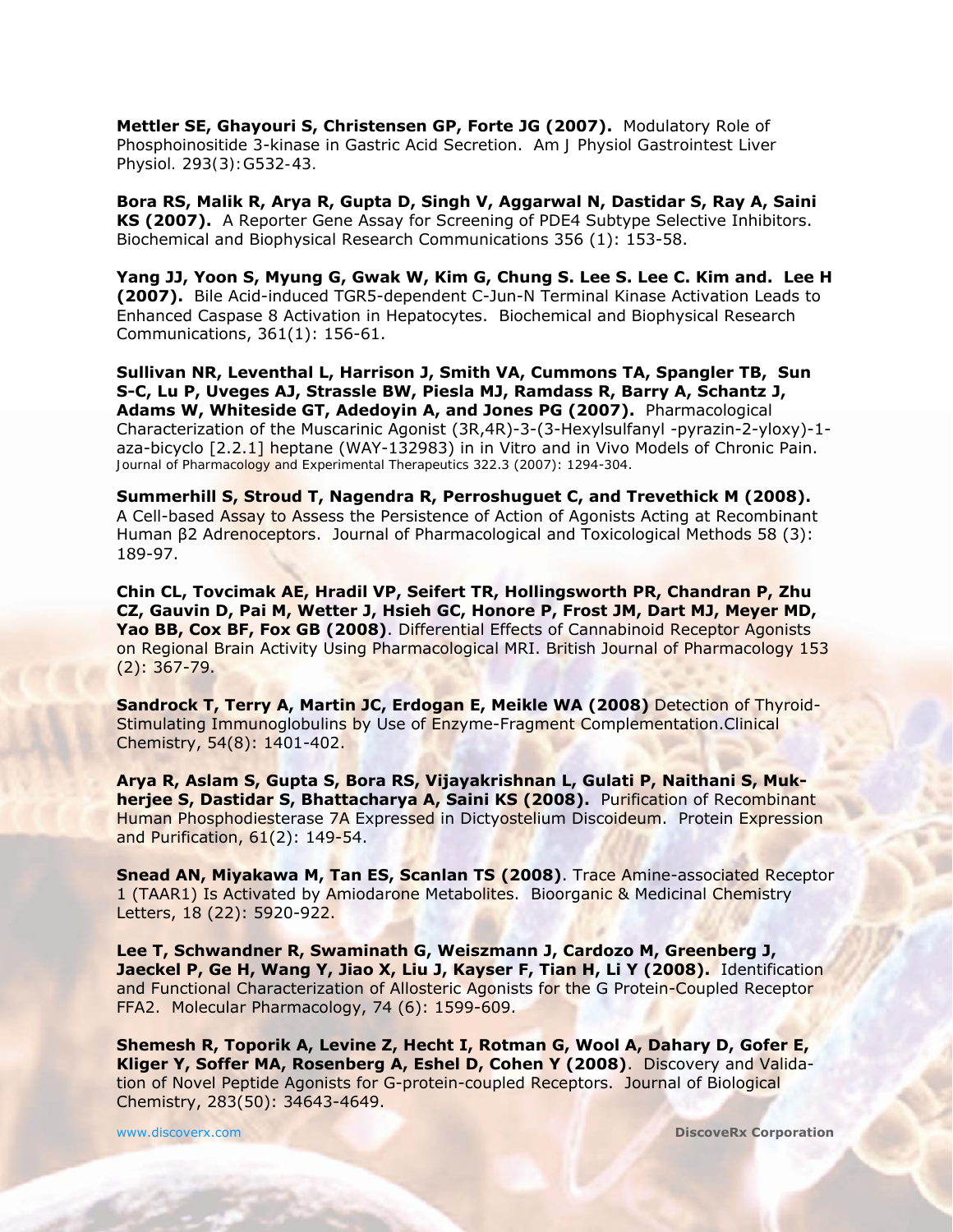**Trani G, Baddeley SM, Briggs MA, Chuang TT, Deeks NJ, Johnson CN, Khazragi AA, Mead TL, Medhurst AD, Milner PH, Quinn LP, Ray AM, Rivers DA, Stean TO, Stemp G, Trail BK, Witty DR (2008).** Tricyclic Azepine Derivatives as Selective Brain Penetrant 5-HT6 Receptor Antagonists. Bioorganic & Medicinal Chemistry Letters,18 (20): 5698-700.

**Zeller J, Poulsen KT, Sutton JE, Abdiche YN, Collier S, Chopra R, Garcia CA, Pons J, Rosenthal A, Shelton DL (2008)**. CGRP Function-blocking Antibodies Inhibit Neurogenic Vasodilatation without Affecting Heart Rate or Arterial Blood Pressure in the Rat. British Journal of Pharmacology, 155(7): 1093-103.

**Monaghan TK, Mackenzie CJ, Plevin R, Lutz EM (2008).** PACAP-38 induces neuronal differentiation of human SH-SY5Y neuroblastoma cells via cAMP-mediated activation of ERK and p38 MAP kinases. J Neurochem, 104(1):74-88.

**Liu F, Grauer S, Kelley C, Navarra R, Graf R, Zhang G, Atkinson PJ, Popiolek M, Wantuch C, Khawaja X, Smith D, Olsen M, Kouranova E, Lai M, Pruthi F, Pulicicchio C, Day M, Gilbert A, Pausch MH, Brandon NJ, Beyer CE, Comery TA, Logue S, Rosenzweig-Lipson S, and K. L. Marquis KL (2008)**. ADX47273 [S-(4-Fluoro-phenyl)- -methanone]: A Novel Metabotropic Glutamate Receptor 5-Selective Positive Allosteric Modulator with Preclinical Antipsychotic-Like and Procognitive Activities. Journal of Pharmacology and Experimental Therapeutics, 327(3): 827-39.

**Murray D L, Johnson EN, Wang P, Gauthier J, Bing N, Vanderwall D, Xu Z, Jensen , Cox RF, Kostura M and Sorensen SD (2009).** Functional antagonism of IL-1α induced gene expression profiles define the cAMP/PKA pathway as a unique regulator of IL-1α signaling network. Journal of Receptors and Signal Transduction, 29 (5): 246-256

**Bradley J and McLoughlin D (2009).** Use of the DiscoveRx HitHunter cAMP II Assay for Direct Measurement of cAMP in Gs and Gi GPCRs. Methods in Molecular Biology, 552: 171- 179.

**Abbas AI, Hedlund PB, Huang X-P, Tran TB, Meltzer HY and Roth BL (2009).** Amisulpride is a potent 5-HT7 antagonist: relevance for antidepressant actions in vivo. Psychopharmacology, 205 (1): 119-128.

**Fan P, Jiang Z, Diamond I and Yao L (2009).** Up-Regulation of AGS3 during Morphine Withdrawal Promotes cAMP Superactivation via Adenylyl Cyclase 5 and 7 in Rat Nucleus Accumbens/Striatal Neurons. Molecular Pharmacology, 76 (3): 526-533

**Zhu CZ, Mikusa JP, Fan Y, Hollingsworth PR, Pai M, Chandran P, Daza AV, Yao BB, Dart MJ, Meyer MD, Decker MW, Hsieh GC and Honore P (2009).** Peripheral and central sites of action for the non-selective cannabinoid agonist WIN 55,212-2 in a rat model of post-operative pain. British Journal of Pharmacology, 157: 645-655

**Shemesh, R., Hermesh, C., Toporik, A., Levine, Z., Novik, A., Wool, A., Kliger, Y., Rosenberg, A., Bathgate, R. A. D. and Cohen Y (2009)**, Activation of Relaxin-Related Receptors by Short, Linear Peptides Derived from a Collagen-Containing Precursor. Annals of the New York Academy of Sciences, 1160: 78–86.

**Mancini I, Brusa R, Quadrato G, Foglia C, Scandroglio P, Silverman L, Tulshian D, Reggiani A and Beltramo M (2009).** Constitutive activity of cannabinoid-2 (CB2) receptors plays an essential role in the protean agonism of  $(+)$  AM1241 and L768242. British Journal of Pharmacology, 158: 382–391.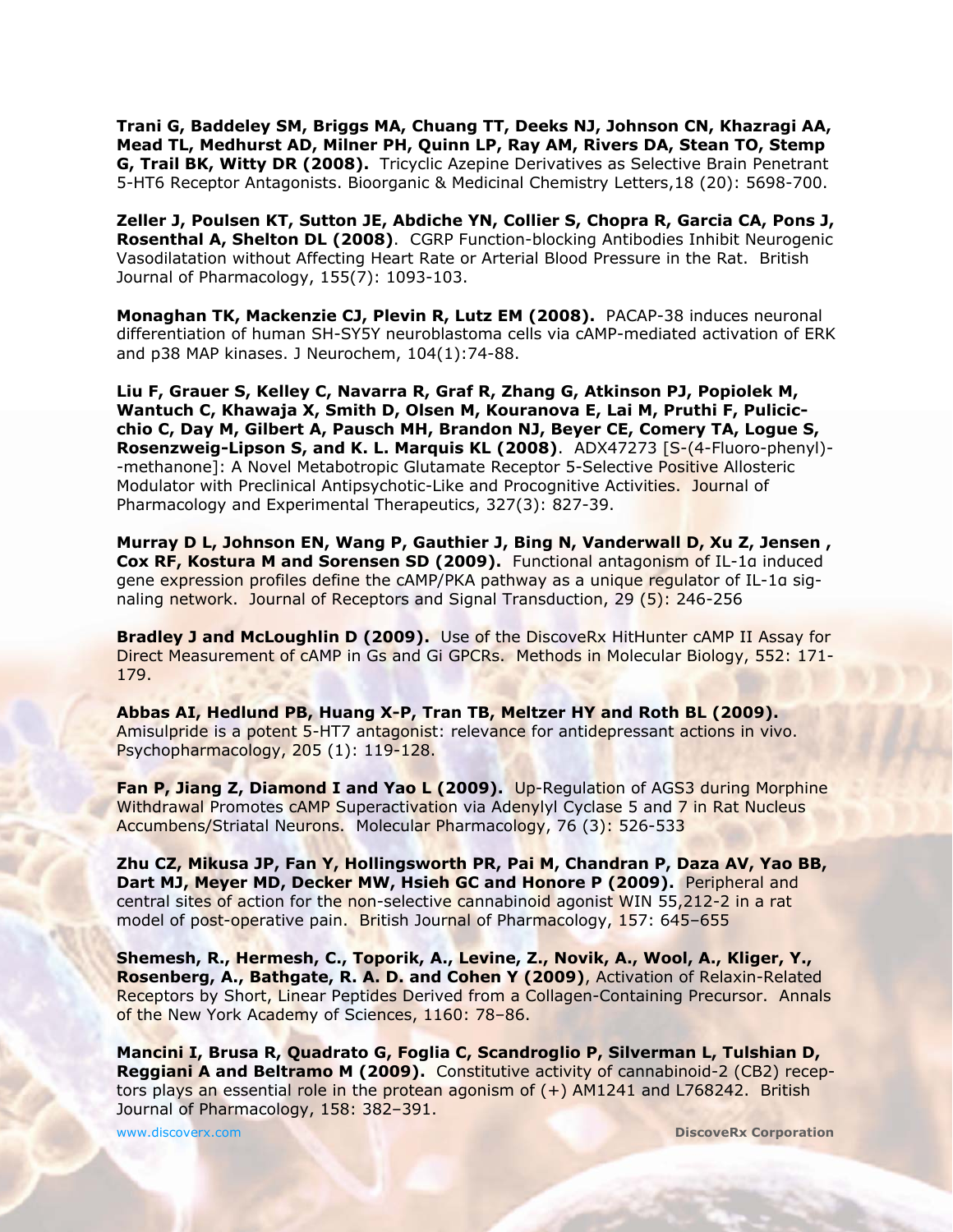**Sieben A, Prenner L, Sorkalla T, Wolf A, Jakobs D, Runkel F, Haberlein H (2009).** α-Hederin, but not hederacoside C and hederagenin from hedera helix, affects the binding behavior, dynamics, and regulation of β2-adrenergic receptors. Biochemistry 48 (15): 3477-3482.

**Hu LA, Tang PM, Eslahi NK, Zhou T, Barbosa J, Liu Q (2009).** Identification of surrogate agonists and antagonists for orphan G-protein-coupled receptor GPR139. J Biomol Screen. 14(7):789-97.

**Roncarati R, Scali C, Comery TA, Grauer SM, Aschmi S, Bothmann H, Jow B, Kowal D, Gianfriddo M, Kelley C, Zanelli U, Ghiron C, Haydar S, Dunlop J, and Terstappen GC (2009).** Procognitive and Neuroprotective Activity of a Novel a7 Nicotinic Acetylcholine Receptor Agonist for Treatment of Neurodegenerative and Cognitive Disorders . J Pharmacol. Exp. Ther. 329:459-468.

**Prasannaa G, Fortnerf J, Xiangb C, Zhang E, Carreiroa S, Scott Anderson S, Sartnurakc S, Wuc G, Gukasyanc H, Niesmana M, Naird S, Ruid E, Lafontained J, Almadene CD, Wellse P and Kraussa A (2009)**. Ocular pharmacokinetics and hypotensive activity of PF-04475270, an EP4 prostaglandin agonist in preclinical models. Experimental Eye Research, 89 (5): 608-617.

**Heinrich JN, Butera JA, Carrick T, Kramer A, Kowal D, Lock T, Marquis KL, Pausch MH, Popiolek M, Sun S-C, Tseng E, Uveges AJ, Mayer SC (2009).** Pharmacological comparison of muscarinic ligands: Historical versus more recent muscarinic M1-preferring receptor agonists. European Journal of Pharmacology, 605 ( 1-3): 53-56.

**Dschietzig T, Bartsch C, Baumann G, and Stangl K (2009).** RXFP1-inactive relaxin activates human glucocorticoid receptor: Further investigations into the relaxin-GR pathway. Regulatory Peptides, 154 (1-3): 77-84.

**Griffith DA, Hadcock JR, Black SC, Iredale PA, Carpino PA, DaSilva-Jardine P, Day R, DiBrino J, Dow RL, Landis MS, O'Connor RE and Scott DO (2009).** Discovery of 1-[9-(4-Chlorophenyl)-8-(2-chlorophenyl) -9H-purin-6-yl] -4-ethylaminopiperidine-4 carboxylic Acid Amide Hydrochloride (CP-945,598), a Novel, Potent, and Selective Cannabinoid Type 1 Receptor Antagonist. J. Med. Chem. 52 (2): 369-378.

**Dastidar SG, Ray A, Shirumalla R, Rajagopal D, Chaudhary S, Nanda K, Sharma P, Seth MK, Balachandran S, Gupta N, Palle V (2009).** Pharmacology of a Novel, Orally Active PDE4 Inhibitor. Pharmacology 83: 275-286.

**Simon S, Young TJ, Nickolls SA (2009).** The effect of assay formats on the estimation of melanocortin agonist affinity and efficacy using the operation model of agonism. European Journal of Pharmacology, 615 (1-3): 33-39.

**Sanger GJ, Westaway SM, Barnes AA,. Macpherson DT, Muir AI, Jarvie EM, Bolton VN (2009).** GSK962040: a small molecule, selective motilin receptor agonist, effective as a stimulant of human and rabbit gastrointestinal motility. Neurogastroenterology & Motility, 21 (6):657–e31.

**Tan ES, Naylor JC, Groban ES, Bunzow JR, Jacobson MP, Grandy DK, Scanlan TS (2009).**The Molecular Basis of Species-Specific Ligand Activation of Trace Amine-Associated Receptor 1 (TAAR1). ACS Chemical Biology, 4(3): 209-220.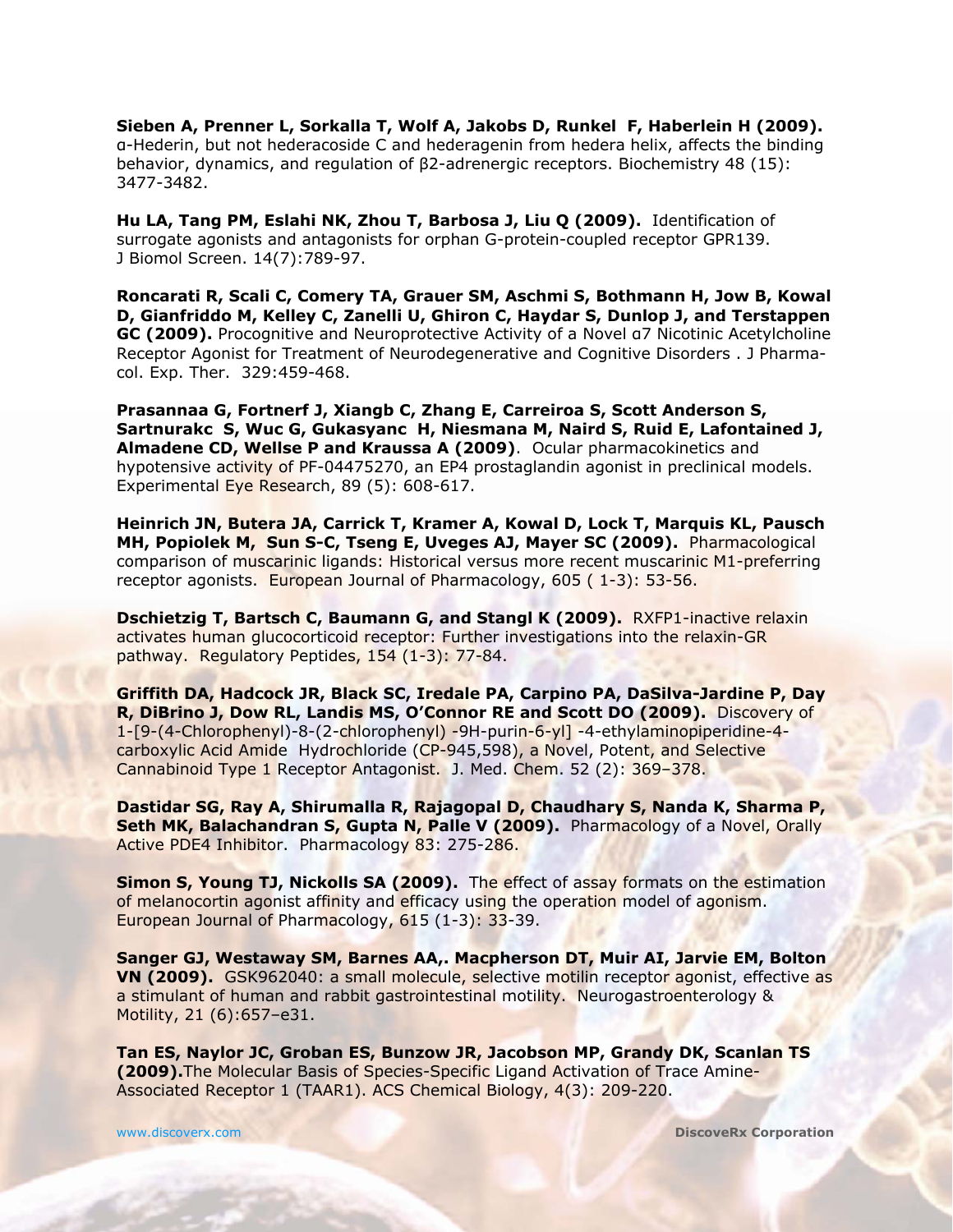**Bazhina AV, Kahnerta S, Kimpflera S, Schadendorfc D and Umanskya V (2010).** Distinct metabolism of cyclic adenosine monophosphate in regulatory and helper CD4+ T cells. Molecular Immunology, 47 (4): 678-684

**King-Keller S, Li M, Smith A, Zheng S, Kaur G, Yang X, Wang B, Docampo R (2010).** Chemical validation of phosphodiesterase C as a chemotherapeutic target in Trypanosoma cruzi, the etiological agent of Chagas' disease. Antimicrob. Agents Chemother. 54(9):3738-3745.

**Hampton SL and Kinnaird AI (2010).** Genetic interventions in mammalian cells; applications and uses in high-throughput screening and drug discovery. Cell Biology and Toxicology, 26 (1): 43-55.

**Yang M, Chisholma JW, Soelaimana S and Shryocka JC (2010).** Sulfonylureas uncouple glucose-dependence for GPR40-mediated enhancement of insulin secretion from INS-1E cells. Molecular and Cellular Endocrinology, 315 (1-2):308-313

**Eapen MS, Sodhi R, Balakrishnan G, Dastidar S, Ray A and Vijayakrishnan L (2010).** Evaluation of Nonradioactive Cell-Free cAMP Assays for Measuring in vitro Phosphodiesterase Activity. Pharmacology, 85(5):280-285.

**Wanga Y, Jiaoa X, Kaysera F, Liua J, Wanga Z, Wanskaa M, Greenbergb J, Weiszmannb J, Hongfei Geb, Tian H, Wong S, Schwandnerd R, Leeb T and Lib Y (2010).** The first synthetic agonists of FFA2: Discovery and SAR of phenylacetamides as allosteric modulators. Bioorganic & Medicinal Chemistry Letters, 20 (2): 493-498.

**Cole DC, Gross JL, Comery TA, Aschmies S, Hirst WD, Kelley C, Kim JI, Ellingboe JW (2010).** Benzimidazole- and indole-substituted 1,3'-bipyrrolidine benzamides as histamine H3 receptor antagonists. Bioorganic and Medicinal Chemistry Letters, 20 (3): 1237-1240.

**Bradley SR, Lameh J, Ohrmund L, Son T, Bajpai A, Nguyen D, Friberg M, Bonhaus DW (2010).** AC-260584, an orally bioavailable M1 muscarinic receptor allosteric agonist, improves cognitive performance in an animal model. Neuropharmacology, 58 (2): 365-373.

**Cheung AW, Brinkman J, Firooznia F, Flohr A, Grimsby J, Gubler ML, Guertin K, Hamid R, Marcopulos N, Norcross RD, Qi L, Ramsey G, Tan J, Wen Y and Sarabu R (2010).** 4-Substituted-7-N-alkyl-N-acetyl 2-aminobenzothiazole amides: Drug-like and non-xanthine based A2B adenosine receptor antagonists. Bioorganic & Medicinal Chemistry Letters, 20 (14): 4140-4146.

**Frost JM, Dart MJ, Tietje KR, Garrison TR, Grayson GK, Daza AV, El-Kouhen OF, Yao BB, Hsieh GC, Pai M, Zhu CZ, Chandran P, Michael D (2010).** Meyer1.Indol-3 ylcycloalkyl Ketones: Effects of N1 Substituted Indole Side Chain Variations on CB2 Cannabinoid Receptor Activity. Journal of Medicinal Chemistry, 53 (1): 295-315

**Haque TS, Lee VG, Riexinger D, Lei M, Malmstrom S, Xin L, Han S, Krupinski J (2010).** Identification of potent 11mer Glucagon-Like Peptide-1 Receptor agonist peptides with novel C-terminal amino acids: Homohomophenylalanine analogs. Peptides, 31 (5): 950-955.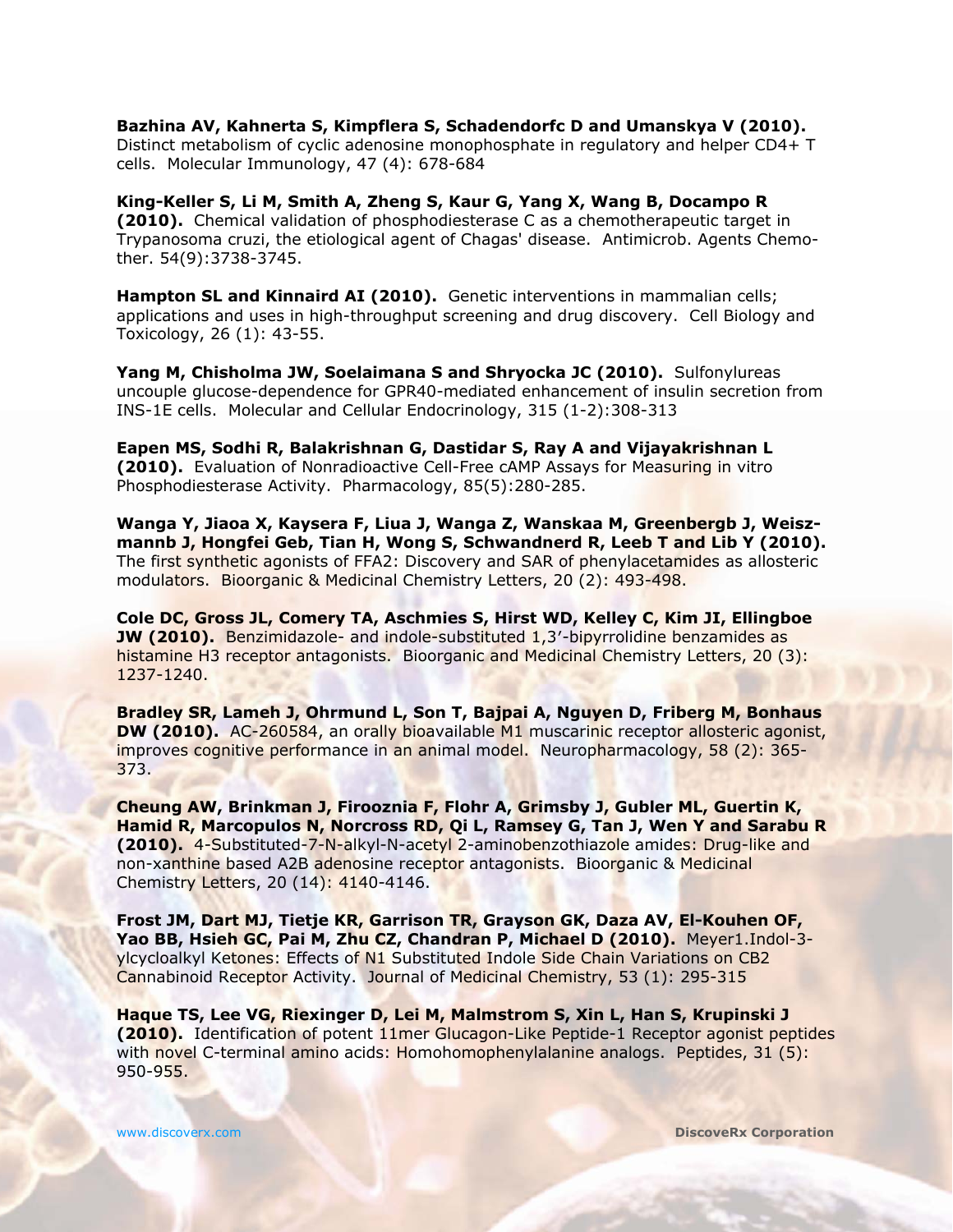**Dwyera JM, Platta BJ, Stacey J. Rizzoa SJS, Claudine M. Pulicicchioa CM, Wantucha C, Zhang M-Y, Cummonsa T, Leventhala L, Bendera CN, Zhang J, Kowal D, Lu S, S. Rajarao JR, Smith DL, Shilling AD, Wang J, Butera J, Resnick L, Rosenzweig-Lipson S, Schechter LE and Beyer CE (2010).** Preclinical characterization of BRL 44408: antidepressant- and analgesic-like activity through selective α2A-adrenoceptor antagonism. The International Journal of Neuropsychopharmacology, 13:1193-1205

**Lameh J, Bertozzi F, Kelly N, Jacobi PM, Nguyen D, Bajpai A, Gaubert G, Olsson R,**  and Gardell LR (2010). Neuropeptide ff receptors have opposing modulatory: Effects on nociception. J Pharmacol Exp Ther. 334:244-254.

**Leonti M, Casu L, Raduner S, Cottiglia F, Floris C, Altmann K.-H, Gertsch J (2010).** Falcarinol is a covalent cannabinoid CB1 receptor antagonist and induces pro-allergic effects in skin. Biochemical Pharmacology, 79 (12): 1815-1826.

**Nygaard R, Valentin-Hansen L, Mokrosinski J, Frimurer TM and Schwartz TW (2010).** Conserved Water-mediated Hydrogen Bond Network between TM-I, -II, -VI, and -VII in 7TM Receptor Activation. The Journal of Biological Chemistry, 285, 19625-19636.

**Chen XP, Yang W, Fan Y, Luo JS, Hong K, Wang Z, Yan JF, Chen X, Lu JX, Benovic JL, Zhou NM (2010).** Structural determinants in the second intracellular loop of the human cannabinoid CB(1) receptor mediate selective coupling to G(s) and G(i). Br J Pharmacol. [Epub ahead of print], PMID: 20735408.

**East SP, Bamford S, Dietz MG, Eickmeier C, Flegg A, Ferger B, Gemkow MJ, Heilker R, Hengerer B, Kotey A, Loke P, Schänzle G, Schubert HD, Scott J, Whittaker M,**  Williams M, Zawadzki P, Gerlach K (2010). An orally bioavailable positive allosteric modulator of the mGlu4 receptor with efficacy in an animal model of motor dysfunction. Bioorg. Med. Chem. Lett. 15;20(16):4901-5.

#### **Customer Posters**

**cAMP Detection Using Enzyme Fragment Complementation (EFC) Miniaturization and Automation for Production uHTS. (2003)** Baddeley, S. *et al.*; 9<sup>th</sup> Annual SBS Conference, Portland. **(GSK)**

**DiscoveRx HitHunter Enzyme Fragment Complementation Chemiluminescence Assay for the detection of cAMP Production from membranes and whole cells for GPCRs** (2004). Milton R, Bevan N and Allen M. Miptec, Basel (CH). **(GSK)**

**Use of HitHunter cAMP Screening in the Discovery of Agonists for a Gi Coupled GPCR**. **(2003)** Kassner, *P.D.* et al*.;* 9th Annual SBS Conference, Portland. **(Tularik)**

**An Improved Enzyme Fragment Complementation (EFC) Assay Technology for Detection of cAMP in miniaturized and Automated uHTS**. **(2004)** Slack, R. et al.; 10th Annual SBS Conference, Orlando. **(GSK)** 

**Functional Characterization of the Human Metabotrophic GABAb Receptor Complex. (2004)** Nucci, C. *et al.*; 10<sup>th</sup> Annual SBS Conference, Orlando. (Axxam SRL)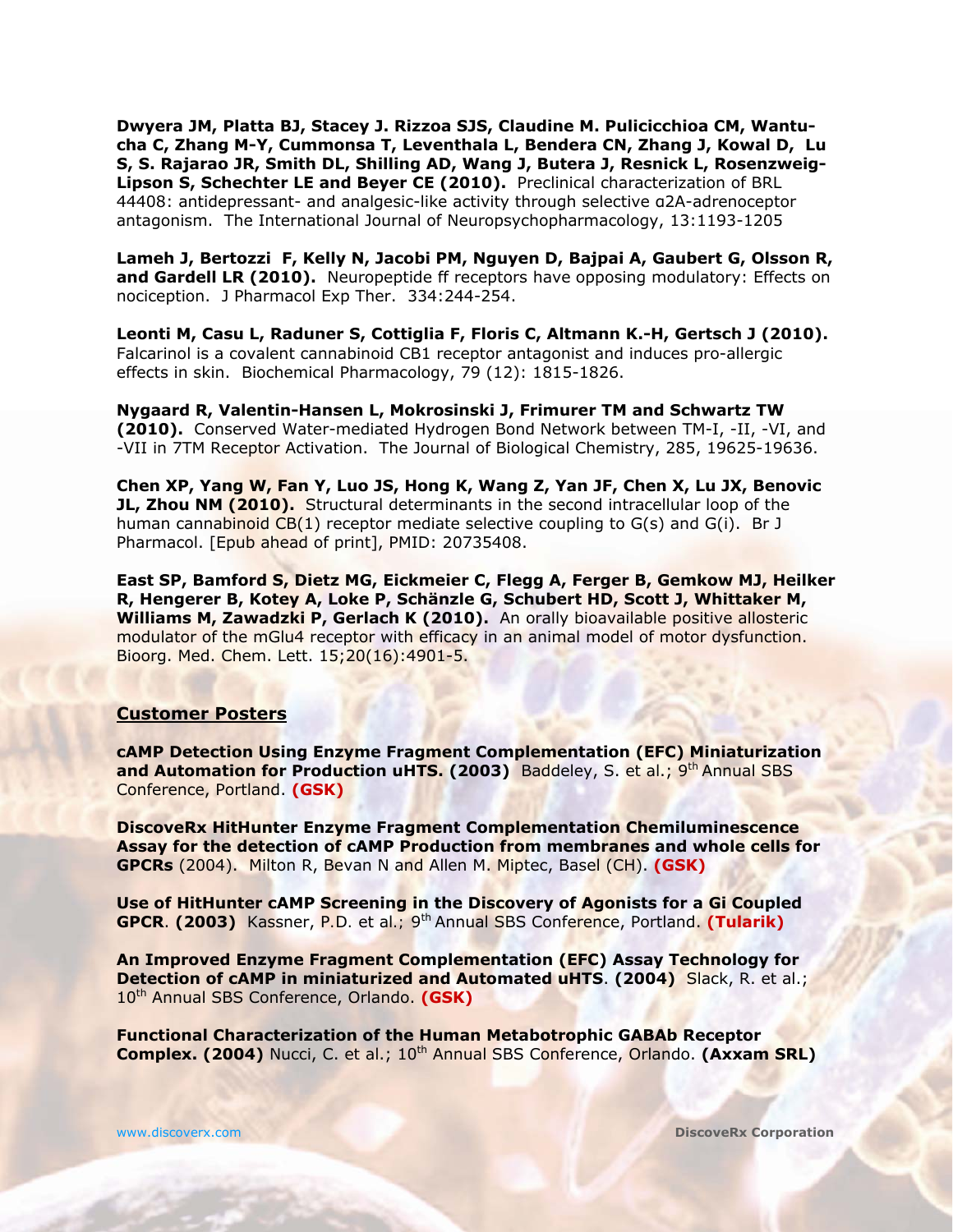**A 1536-well cAMP Assay for Gs and Gi-Coupled Receptors. (2004)** Weber M, Ferrer M, Zheng W, Strulovici B and Kunapuli P; 10th Annual SBS Conference, Orlando. **(Merck & Co)** 

**A Homogenous, Nonradioactive cAMP assay for a Gi-coupled Receptor (2004).** Lei M, Smith M, Soh S, Visconti R, Lachowicz, Hart R and Barrabee E; 10<sup>th</sup> Annual SBS Conference, Orlando. **(Schering Plough)**

**Application of Enzyme Complementation Technology for Identifying Antagonists for a Gi Coupled Receptor. (2004)** Towne, D. *et al.*; 10<sup>th</sup> Annual SBS conference, Orlando. **(Abbott)**

**Comparison of HitHunter cAMP chemiluminescent Assays Using LEADseeker Multimodality Imaging System. (2004)** Lowitz, K. *et al*.; ScreenTech World Summit, San Diego. **(GE HealthCare)**

**Comparison of HTRF and HitHunter cAMP Assay Technologies for HTS (2005).**  Prisco, J. *et al*.;11<sup>th</sup> Annual SBS conference, Geneva. **(Novartis)** 

**Comparison of potency and selectivity of β adrenoceptor agonists at human and canine recombinant β1 and 2 adrenoceptors. (2007)** Coghlan, M.N. *et al*.; Proc Life Sciences, PC439:

**Measurement of low levels of cAMP using a new Enzyme Fragment Complementation (EFC)competitive immunoassay. (2008)** Tinkler, H. *et al*.; *Screening Europe, Stockholm*: **(GE HealthCare)**

**Rapid Automated Development of Cell Based Assays for Screening GPCRs, Ion Channels and other Target Molecules Using the MaxCyte® STX™ Scalable Transient Transfection System (2009).** Brady J et.al. MipTec Conference, Basel. **(Maxcyte)**

**PathHunter™ Ultra High Throughput Screen of a Gi-coupled GPCR Identifies Both Neutral and Beta- Arrestin-Biased Ligands. (2010)** Patel et.al. 16<sup>th</sup> Annual SBS Conference. **(Merck & Co)**

**Identifying Positive Allosteric Modulators of a G Protein-Coupled Receptor Using a 2.0 uL Functional Cell Based Assay. (2010) <b>Health JT et.al. 16<sup>th</sup> Annual SBS Confer**ence. **(Merck & Co)**

#### **Talks**

**Priya Kunapulli, Merck (2004), SBS: A Miniaturized 1536-well cAMP assay for Gs and** Gi-coupled receptors for HTS.

**Veronica Soloveva, Wyeth Research, (2005)**, LRIG: Fully Automated Thermo/CRS Robotic assay.

**Mike Weber, Merck (2006)**, ELRIG: Ultra-High-Throughput Screening for Antagonists of A Gi-Coupled Receptor in A 2.2-m l 3,456-Well Plate Format cAMP Assay.